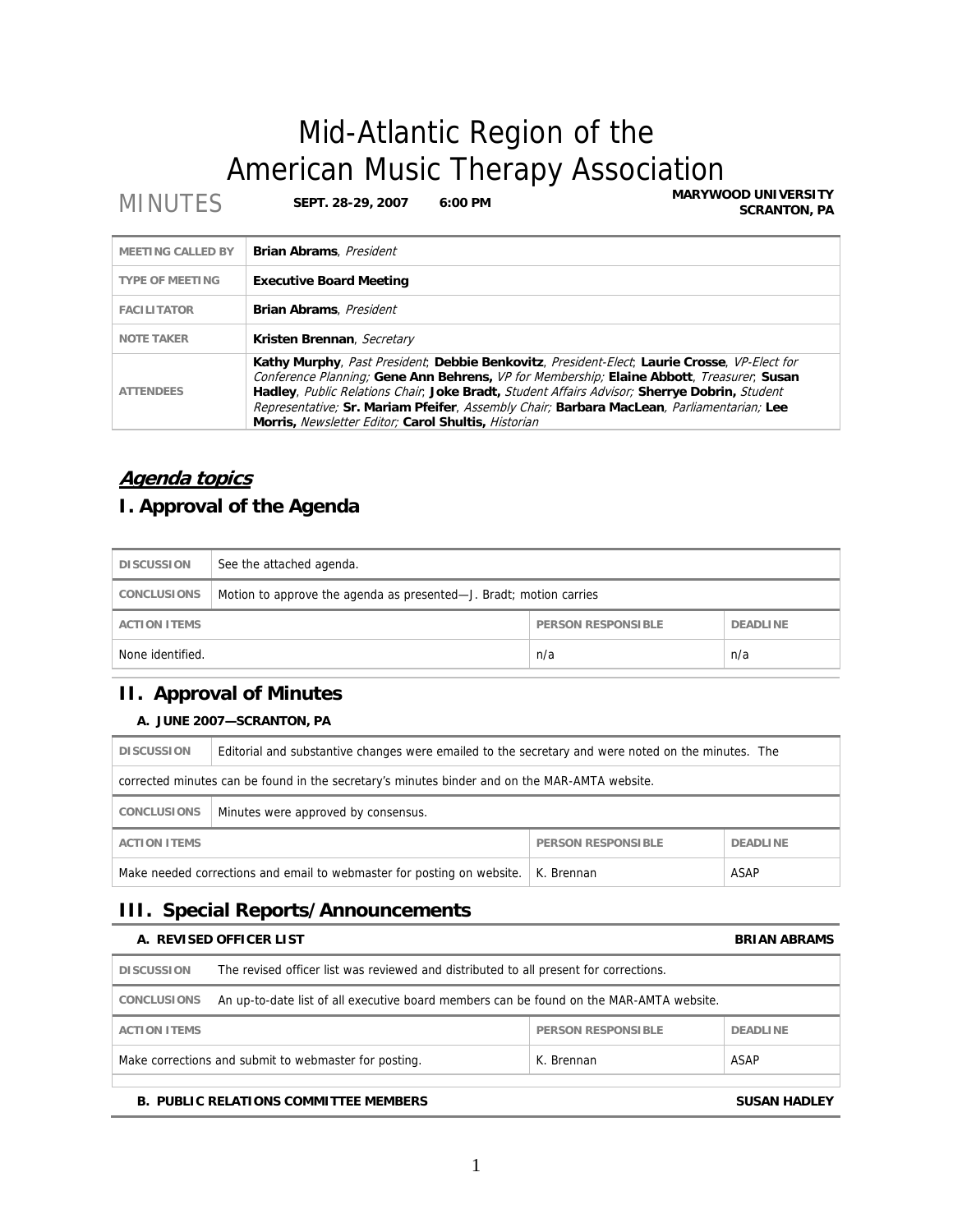| Committee: Tami Zavislan, Laurie Jones and Nicole Steele.                                                                       |                           |                     |  |
|---------------------------------------------------------------------------------------------------------------------------------|---------------------------|---------------------|--|
| S. Hadley stated that she felt there was room for a few more members to serve on the committee. It was<br><b>CONCLUSIONS</b>    |                           |                     |  |
| suggested that David Ramsey, Kim Febres and the PR chair from the Virginia Association of Music Therapists be contacted as      |                           |                     |  |
| potential committee members.                                                                                                    |                           |                     |  |
| <b>ACTION ITEMS</b>                                                                                                             | <b>PERSON RESPONSIBLE</b> | <b>DEADLINE</b>     |  |
| Contact identified members                                                                                                      | S. Hadley                 | None identified     |  |
| <b>C. WEBSITE ISSUES</b>                                                                                                        |                           | <b>BRIAN ABRAMS</b> |  |
| Necessary changes to the current MAR-AMTA website were discussed. Concerns have been expressed by the<br><b>DISCUSSION</b>      |                           |                     |  |
| membership and board members over the lack of up-to-date content on the website. B. Abrams stated that he had already been      |                           |                     |  |
| in contact with Tom Holliday, the current webmaster, on several occasions and had expressed his concerns over the timeliness of |                           |                     |  |
| website updates. Board members expressed frustrations on behalf of the students who have not been able to gain the              |                           |                     |  |
| information that they have needed. Concerns were also expressed regarding the availability of conference information being      |                           |                     |  |
| available for members, thus leading to the lack of conference presentation proposals that have been received to date. Concern   |                           |                     |  |
| was expressed from a government relations standpoint, regarding being able to provide up-to-date information for members        |                           |                     |  |

**DISCUSSION** S. Hadley presented three names of members who she had identified as being willing to serve on the PR

regarding immediate action that they may have to take. G. Behrens suggested that we look into the possibility of paying a new

webmaster to ensure timely updates. Various ideas regarding possible next steps on this issue were discussed. B. MacLean

suggested that any changes could be clarified through the established of policies or procedures related to the website and/or

webmaster. J. Bradt expressed concern over paying a member within our organization due to the fact that we currently have so

many dedicated volunteers who have donated countless hours in their respective positions. G. Behrens clarified that the idea of

paying a new webmaster would only apply if we decided that we needed to look outside our organization.

**CONCLUSIONS** J. Bradt suggested that her husband could possibly be available to assist the organization for a defined interim

period while we are seeking a new webmaster. L. Crosse suggested that the board considers establishing a time limit for the tenure of future webmasters.

| <b>ACTION ITEMS</b>                                                                       | <b>PERSON RESPONSIBLE</b> | <b>DEADLINE</b> |
|-------------------------------------------------------------------------------------------|---------------------------|-----------------|
| Contact Felice Macera regarding interim website assistance                                | J. Bradt                  | ASAP            |
| Gather information related to obtaining an organization debit card                        | E. Abbott                 | None identified |
| Contact T. Holliday and relay decisions of board and commend him for<br>work to date      | B. Abrams                 | ASAP            |
| Contact T. Holliday regarding passing appropriate website information to<br>new webmaster | B. Abrams                 | ASAP            |
| Draft bylaw change related to position of webmaster                                       | D. Benkovitz              | None identified |
| Send all documents that still need to be posted to website to B. Abrams                   | Everyone                  | <b>ASAP</b>     |

#### **D. MEMBERSHIP ADVOCACY: CAREGIVER BOOK UPDATE ALL CONDUCTS ON ABRAMS**

**DISCUSSION** See attached letter, "Dear Caring for the Caregiver Editors and Authors".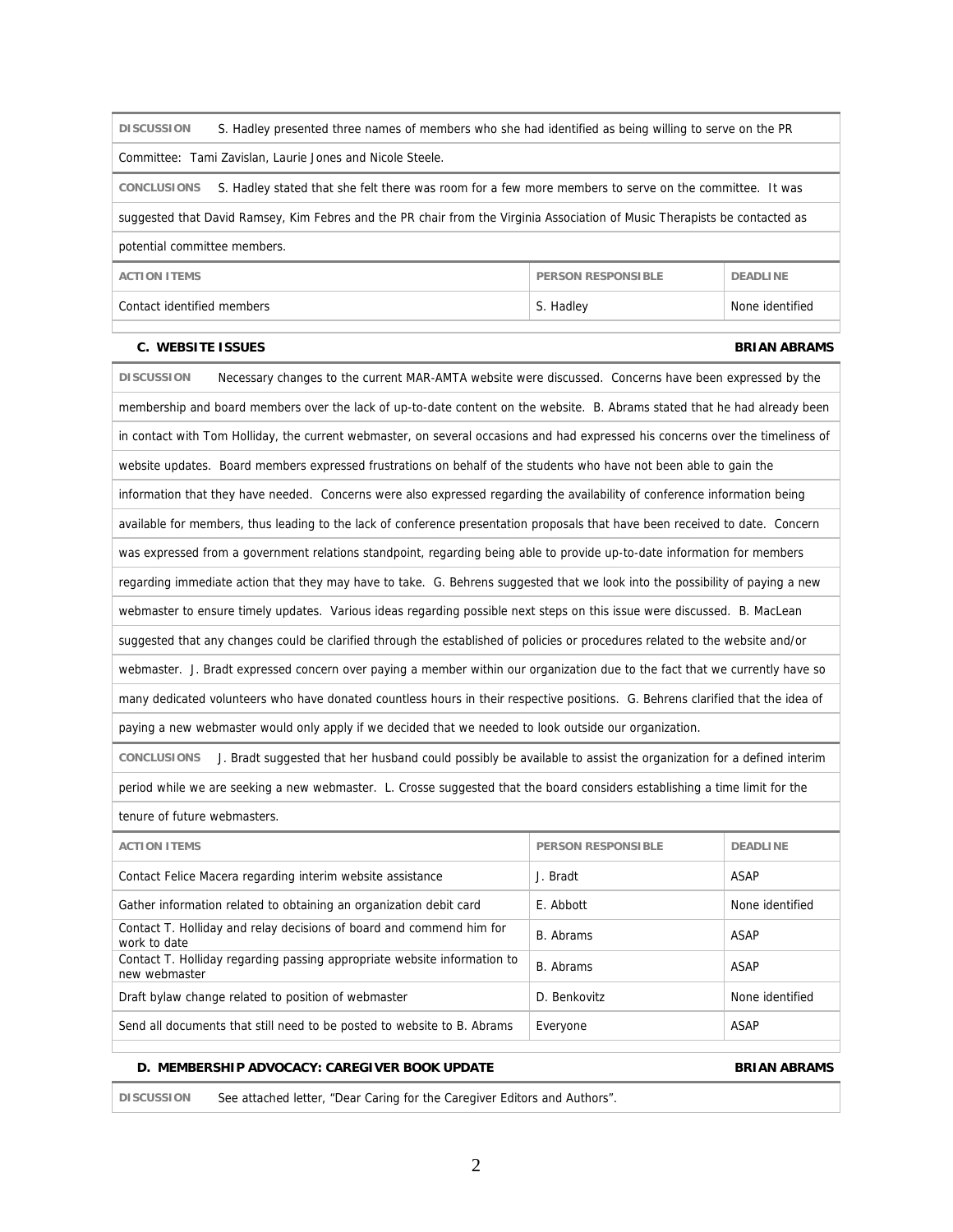| <b>ACTION ITEMS</b>                                                                                                             |                                              | <b>PERSON RESPONSIBLE</b>                                                                                   | <b>DEADLINE</b>     |  |
|---------------------------------------------------------------------------------------------------------------------------------|----------------------------------------------|-------------------------------------------------------------------------------------------------------------|---------------------|--|
| None identified.                                                                                                                |                                              | n/a                                                                                                         | n/a                 |  |
| E. RESEARCH COMMITTEE CHARGE FOLLOW-UP                                                                                          |                                              |                                                                                                             | <b>JOKE BRADT</b>   |  |
| <b>DISCUSSION</b>                                                                                                               |                                              | B. Abrams commended the work of the committee thus far. The research committee has developed an             |                     |  |
| exciting track for the upcoming regional conference. The committee is still in need of research posters for the poster session. |                                              |                                                                                                             |                     |  |
| T. Meadows has written a wonderful article for the recent newsletter on evidenced based practice from a qualitative standpoint. |                                              |                                                                                                             |                     |  |
| The committee also has plans to develop an article/document for submission to Music Therapy Perspectives regarding research     |                                              |                                                                                                             |                     |  |
| philosophy. See attached document, "Rules for use and follow-up on research and special projects funding".                      |                                              |                                                                                                             |                     |  |
| <b>CONCLUSIONS</b>                                                                                                              |                                              | It was decided that future award letters will include an abbreviated conference presentation proposal form. |                     |  |
| See attached letter to Cheryl Dileo.                                                                                            |                                              |                                                                                                             |                     |  |
| <b>ACTION ITEMS</b>                                                                                                             |                                              | <b>PERSON RESPONSIBLE</b>                                                                                   | <b>DEADLINE</b>     |  |
| Take recommendations from board to research committee                                                                           |                                              | J. Bradt                                                                                                    | None identified     |  |
| F. UPDATE: VIRGINIA TECH FOLLOW-UP WORK                                                                                         |                                              |                                                                                                             | <b>BRIAN ABRAMS</b> |  |
| See attached letter from Jim Borling regarding recent efforts at Virginia Tech.<br><b>DISCUSSION</b>                            |                                              |                                                                                                             |                     |  |
| The board expressed their gratitude to J. Borling for his tremendous work thus far.<br>CONCLUSIONS                              |                                              |                                                                                                             |                     |  |
| <b>ACTION ITEMS</b>                                                                                                             | <b>PERSON RESPONSIBLE</b><br><b>DEADLINE</b> |                                                                                                             |                     |  |
| None identified.<br>n/a<br>n/a                                                                                                  |                                              |                                                                                                             |                     |  |
| <b>G. OTHER ANNOUNCEMENTS</b><br><b>BRIAN ABRAMS</b>                                                                            |                                              |                                                                                                             |                     |  |
| <b>DISCUSSION</b><br>None.                                                                                                      |                                              |                                                                                                             |                     |  |
| CONCLUSIONS<br>None.                                                                                                            |                                              |                                                                                                             |                     |  |
| <b>ACTION ITEMS</b>                                                                                                             |                                              | <b>PERSON RESPONSIBLE</b>                                                                                   | <b>DEADLINE</b>     |  |
| None identified.                                                                                                                |                                              | n/a                                                                                                         | n/a                 |  |
| <b>IV. Constitution and Bylaws</b><br><b>DEBBIE BENKOVITZ</b>                                                                   |                                              |                                                                                                             |                     |  |
| <b>DISCUSSION</b>                                                                                                               |                                              | D. Benkovitz announced the names of the members of the constitution and bylaws committee for board          |                     |  |
| consideration: Sue Shuttleworth, Eleanor Dennis, and Carol Thomas.                                                              |                                              |                                                                                                             |                     |  |
| CONCLUSIONS<br>The committee was approved by board consensus.                                                                   |                                              |                                                                                                             |                     |  |
| <b>ACTION ITEMS</b>                                                                                                             |                                              | <b>PERSON RESPONSIBLE</b>                                                                                   | <b>DEADLINE</b>     |  |
| Email current copies of the constitution and bylaws to committee<br>members for initial review                                  |                                              | D. Benkovitz                                                                                                | None identified     |  |
| V. Pogional Poperts and Action Itoms                                                                                            |                                              |                                                                                                             |                     |  |

**CONCLUSIONS** The Membership Advocacy Committee was commended for their work on this issue.

# **V. Regional Reports and Action Items**

 **A. CONFERENCE UPDATE: 2008 LAURIE CROSSE FOR ANDREA SCHEVE**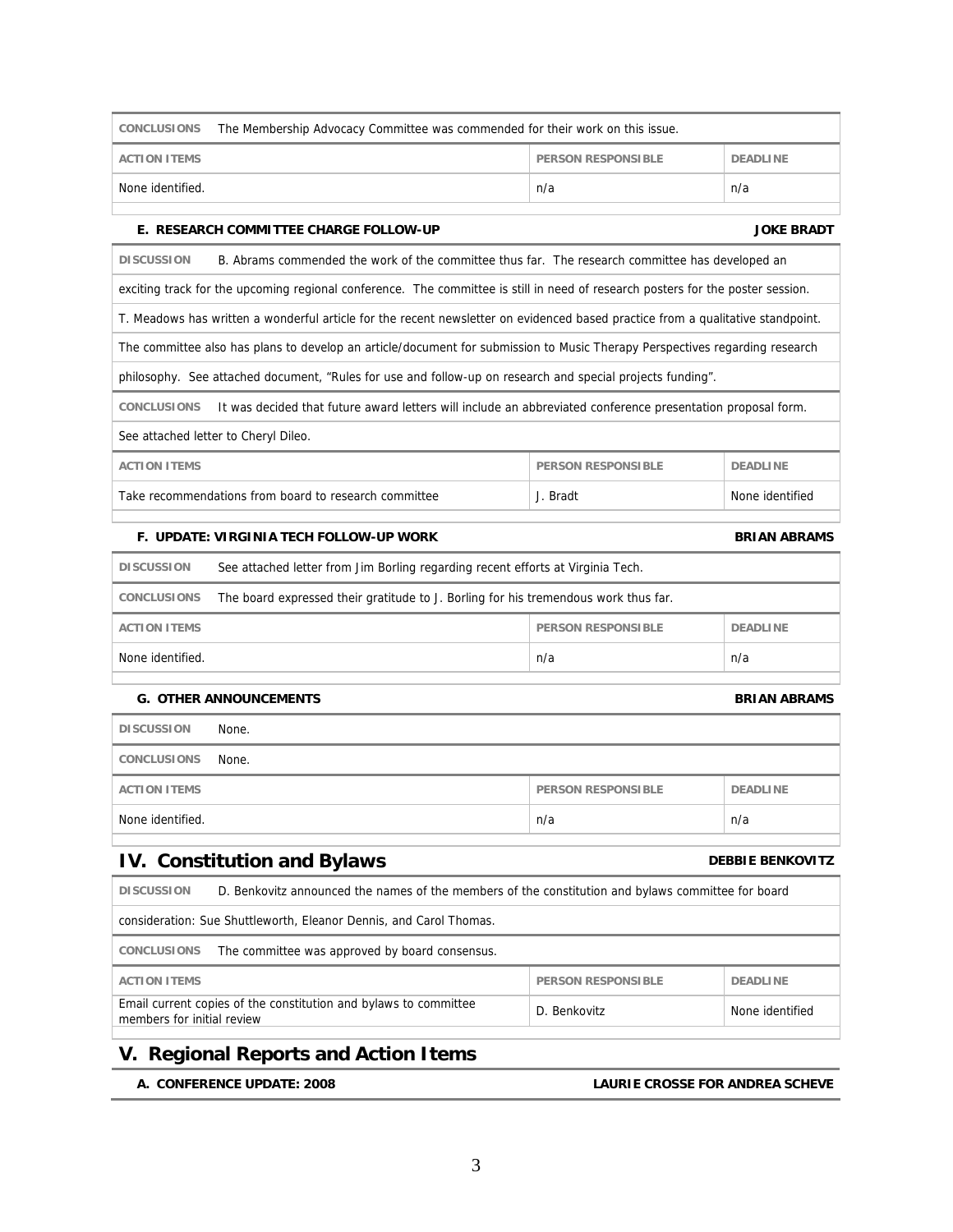#### **1. CONFERENCE UPDATE: 2008 KATHY MURPHY**

**DISCUSSION** The following topics were addressed related to the upcoming 2008 regional conference:

-General Update/Report: The local committee had a conference call last week to review the budget. This year's conference will

include public events for local consumers. Senator Codey will be the keynote speaker for the public mini-conference. Ken Aigen will be presenting a pre-conference institute on public speaking.

-Call for Papers Issues: Due to pertinent documents not being posted on the website, the committee has not received many proposals.

-A/V Coordinator: Donna Farone is the A/V Coordinator for the conference. K. Murphy stated that we may be able to bring our own LCD projectors but the hotel may still require the set-up of the equipment to be done by their staff. Various ideas regarding obtaining LCD projectors for the conference were discussed.

-Policy Regarding Verification of Membership Status: The conference committee expressed concern over their ability to verify the membership status of registrants who renewed their membership past the deadline.

-Online Registration: Various methods of online registration were explored. All avenues explored would come at a cost per

registration processed. G. Behrens stated that there are other issues with the registration process that may need to be fixed

prior to the establishment of an online registration process. Many members who want to register at the conference have been unaware that credit cards are not accepted.

-Jacob's Music (Brian Abrams): Jacob's Music is a distributor of Yamaha and Steinway instruments. They have a store location

close to the conference. Jacob's Music will be providing instruments for the conference at a rate of \$1/instrument (to cover

insurance). Jacob's Music has expressed interest in partnering with music therapy as they are very connected with the health

system in New Jersey. The business manager of the company has connections with the CEO of Virtuahealth Systems to advocate

for music therapy to be included as part of their treatment model. In turn, the MAR will work on assisting Jacob's Music with

their public relations related to their connection with music therapy. Jacob's Music would also like to do a presentation on how to

do marketing and fundraising regarding purchasing instruments for hospital music therapy programs. The board would like to

extend their gratitude to Bill Carr, from Immaculata University, for helping us to make this contact.

-Approval of Conference Budget: See attached proposed conference budget. K. Murphy expressed difficulties that have

developed in dealing with the hotel. The budget will continue to develop and the final voting will take place during the next

executive board meeting. K. Murphy discussed variations to the presented proposed conference budget, including increases to

rates that had been previously quoted. Yoga and massage therapy will be offered as a free benefit for members and offered to non-members at a rate of \$10.

**CONCLUSIONS** Another "Call for Papers" announcement will be sent on all of the listservs with updated deadlines and

registration discounts. A line will be added to the conference registration form informing members that they will need to show

proof of current membership if they have renewed their membership after the deadline. Another line will be added to the

registration form reminding members that credit cards are not accepted. Special recognition, including a Presidential Award, will

be given to Jacob's Music for their generosity. The conference committee recommended that the registration fees remain the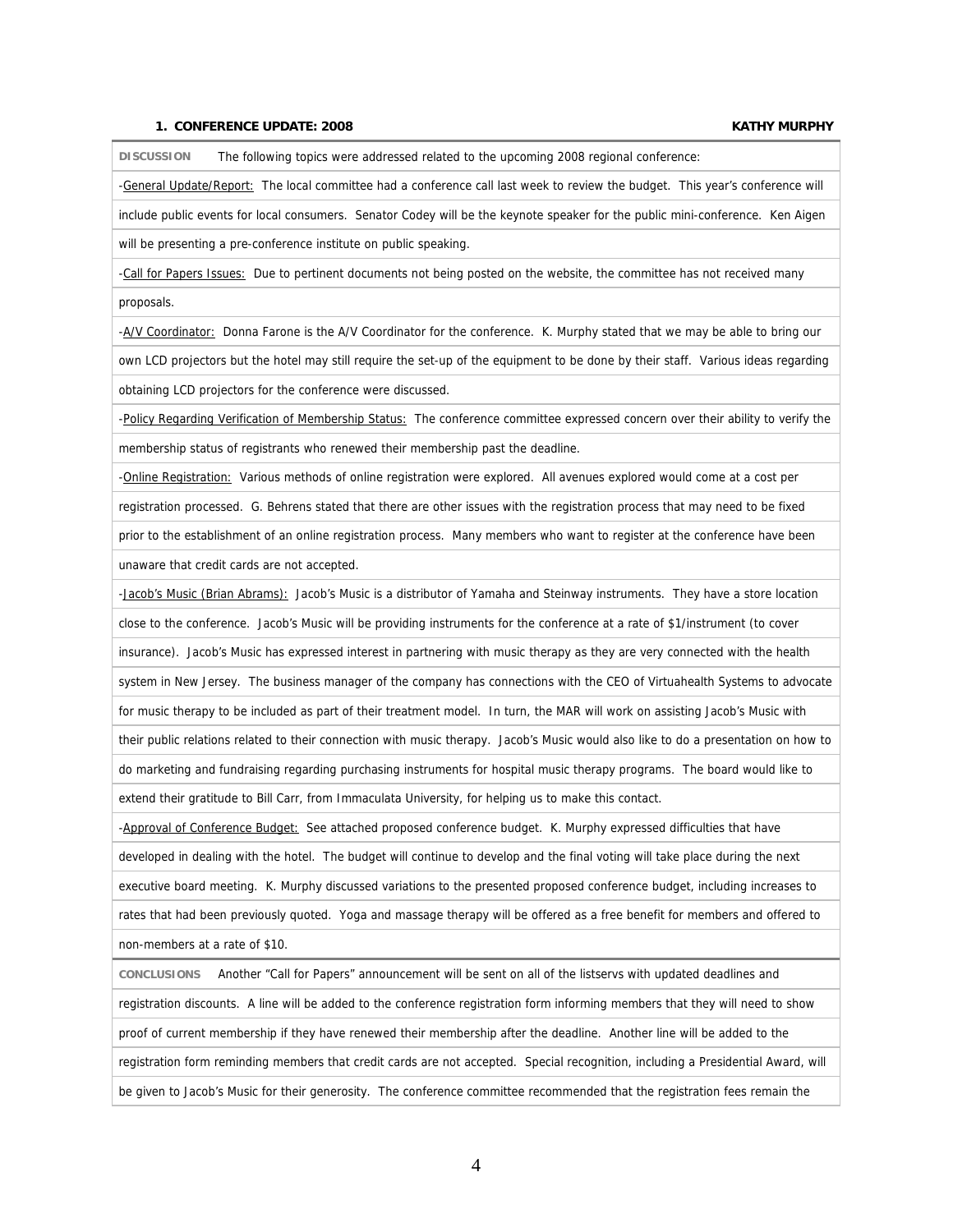| same as last year's conference. Motion to keep registration fees the same as last year's conference—G. Behrens; motion carries. |                           |                              |  |
|---------------------------------------------------------------------------------------------------------------------------------|---------------------------|------------------------------|--|
| We may need to hire overnight security depending on the location of the exhibit hall. The next meeting with the hotel is on     |                           |                              |  |
| 10/20/07 and further details of the additional costs will be worked out.                                                        |                           |                              |  |
| <b>ACTION ITEMS</b>                                                                                                             | <b>PERSON RESPONSIBLE</b> | <b>DEADLINE</b>              |  |
| Contact T. Holliday regarding providing LCD projectors for conference                                                           | B. Abrams                 | ASAP                         |  |
| Communicate results of T. Holliday discussion to conference committee                                                           | B. Abrams                 | Pending 1 <sup>st</sup> item |  |
| Communicate conclusions of board to conference committee                                                                        | K. Murphy                 | ASAP                         |  |
| Contact NJ and request sales tax exemption for conference                                                                       | B. Abrams                 | ASAP                         |  |
| Develop final proposed budget and present to board at next mtg.                                                                 | K. Murphy                 | November mtg.                |  |
|                                                                                                                                 |                           |                              |  |

### **2. CONFERNECE UPDATE: 2009**

| <b>DISCUSSION</b>             | Rachel Reynolds and Melissa Owens are the local co-hosts for the 2009 committee. The dates of the |                           |                 |
|-------------------------------|---------------------------------------------------------------------------------------------------|---------------------------|-----------------|
| conference are TBD.           |                                                                                                   |                           |                 |
| <b>CONCLUSIONS</b>            | None.                                                                                             |                           |                 |
| <b>ACTION ITEMS</b>           |                                                                                                   | <b>PERSON RESPONSIBLE</b> | <b>DEADLINE</b> |
| n/a<br>n/a<br>None identified |                                                                                                   |                           |                 |
|                               |                                                                                                   |                           |                 |

### **3. FUTURE CONFERENCE PLANNING KATHY MURPHY**

**DISCUSSION** Conference Direct conference planning service will be trialed for the 2010 conference. K. Murphy reported difficulties with securing a hotel due to higher hotel rates and larger number of conference attendees. The board began brainstorming about how to problem-solve for future planning. **CONCLUSIONS** The board recommended that a task force be appointed to examine this issue and make recommendations. The task force will consist from at least one member from each state in the MAR, possibly including some past local conference chairs.

| ACTION ITFMS                                                                                                   | <b>PERSON RESPONSIBLE</b> | <b>DEADLINE</b> |
|----------------------------------------------------------------------------------------------------------------|---------------------------|-----------------|
| Email A. Scheve to have Conference Direct to hold off on securing a 2010<br>hotel until the task force has met | B. Abrams                 | ASAP            |

#### **4. CMTE PRESENTER PAYMENT QUESTION JOKE BRADT**

| <b>DISCUSSION</b>                                                                                               | Currently, CMTE presenters are paid \$500 for giving a CMTE course. The question was raised as to if an |                           |                 |  |
|-----------------------------------------------------------------------------------------------------------------|---------------------------------------------------------------------------------------------------------|---------------------------|-----------------|--|
| increase in compensation would be given if the number of presenters increased.                                  |                                                                                                         |                           |                 |  |
| The \$500 compensation will be divided amongst the presenters for the single CMTE course.<br><b>CONCLUSIONS</b> |                                                                                                         |                           |                 |  |
| <b>ACTION ITEMS</b>                                                                                             |                                                                                                         | <b>PERSON RESPONSIBLE</b> | <b>DEADLINE</b> |  |
| None identified.<br>n/a<br>n/a                                                                                  |                                                                                                         |                           |                 |  |
|                                                                                                                 |                                                                                                         |                           |                 |  |

#### **5. EXHIBITS LAURIE CROSSE FOR KAREN JASKO**

**DISCUSSION** See attached report from K. Jasko.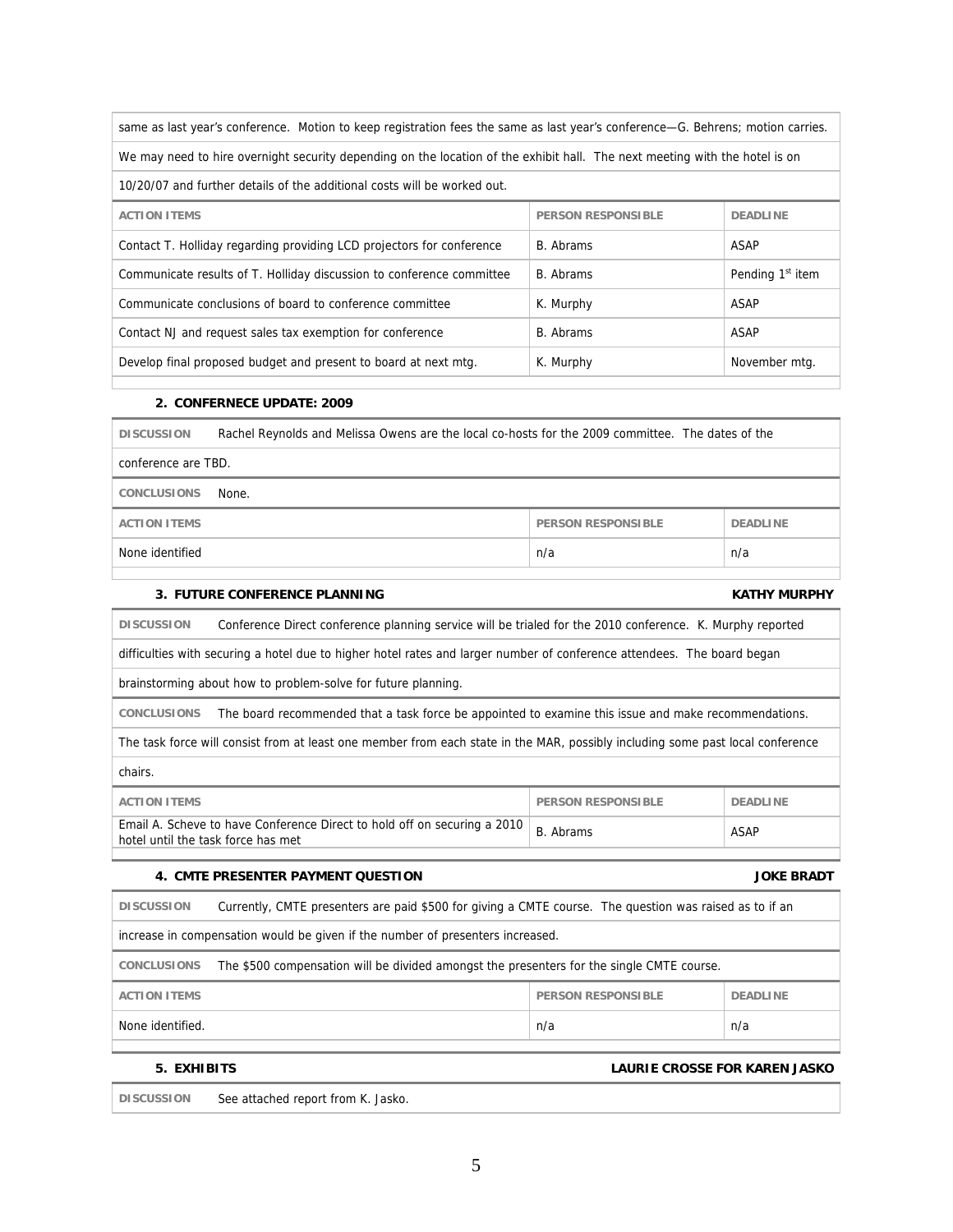| CONCLUSIONS<br>None. |                           |                 |
|----------------------|---------------------------|-----------------|
| <b>ACTION ITEMS</b>  | <b>PERSON RESPONSIBLE</b> | <b>DEADLINE</b> |
| None identified.     | n/a                       | n/a             |

### **6. APPLICATION FOR SHARED EXHIBIT HALL BOOTH**

| <b>DISCUSSION</b>   | This issue had been resolved prior to this meeting. |                           |                 |
|---------------------|-----------------------------------------------------|---------------------------|-----------------|
|                     | CONCLUSIONS No further discussion was needed.       |                           |                 |
| <b>ACTION ITEMS</b> |                                                     | <b>PERSON RESPONSIBLE</b> | <b>DEADLINE</b> |
| None identified.    |                                                     | n/a                       | n/a             |
|                     |                                                     |                           |                 |

### **7. REVISED CALL FOR PAPERS FORM**

| <b>DISCUSSION</b><br>The deadlines for the initial Call for Papers have passed. Not many proposals were received to-date, possibly                  |  |  |
|-----------------------------------------------------------------------------------------------------------------------------------------------------|--|--|
| due to lack of visibility related to website issues. In the past, the Call for Papers application was sent out in hard copy to the                  |  |  |
| membership prior to also being printed in the newsletter. For some reason, this practice was stopped. It was suggested that this                    |  |  |
| practice be reinstated.                                                                                                                             |  |  |
| Description Section Question (Solicited/Required Presentations): A. Scheve had expressed concern regarding the 300-word                             |  |  |
| description for presentations when the presentations are required and/or solicited. Can a new form be developed for presenters                      |  |  |
| whose presentations were required or solicited? J. Bradt suggested that this new form would eliminate all questions that are                        |  |  |
| not required for organizational purposes. C. Shultis suggested that the conference committee could send a pre-determined                            |  |  |
| abstract for invited presenters. J. Bradt clarified the issue of invited presenters. Invitations would come only from the                           |  |  |
| conference committee, the research committee or the president.                                                                                      |  |  |
| The new Call for Papers deadlines of October 15 <sup>th</sup> and November 1 <sup>st</sup> was approved by board consensus. A<br><b>CONCLUSIONS</b> |  |  |
| word format copy of the application form will be distributed on all email events and listservs. Motion to exempt any invited                        |  |  |
| presenters from submitting a 300-word description of their presentation-G. Behrens. J. Bradt added a friendly amendment to                          |  |  |
| the motion: or a bibliography K. Murphy added a friendly amendment to the motion: presenters invited by the VPCP, local                             |  |  |
| chairs or research committee The final motion reads: Motion to exempt any presenters invited by the VPCP, local chairs or                           |  |  |
| research committee from submitting a 300-word description or a bibliography for their presentation. Discussion: J. Bradt stated                     |  |  |
| that all invited guests still need to adhere to registration deadlines. Motion carries.                                                             |  |  |
| <b>ACTION ITEMS</b><br><b>PERSON RESPONSIBLE</b><br><b>DEADLINE</b>                                                                                 |  |  |
| Develop ideas related to increasing visibility of Call for Papers and<br>Conference Committee<br>Nov. meeting<br>present to boarb.                  |  |  |
| Develop new form for solicited/required presentations<br>L. Crosse and A. Scheve<br>Nov. meeting                                                    |  |  |
| Develop list of invited guests for 2008 conference<br>L. Crosse and A. Scheve<br>Nov. meeting                                                       |  |  |

### **B. PUBLIC RELATIONS SUSAN HADLEY**

## **1. COMMUNITY OUTREACH DISPLAY**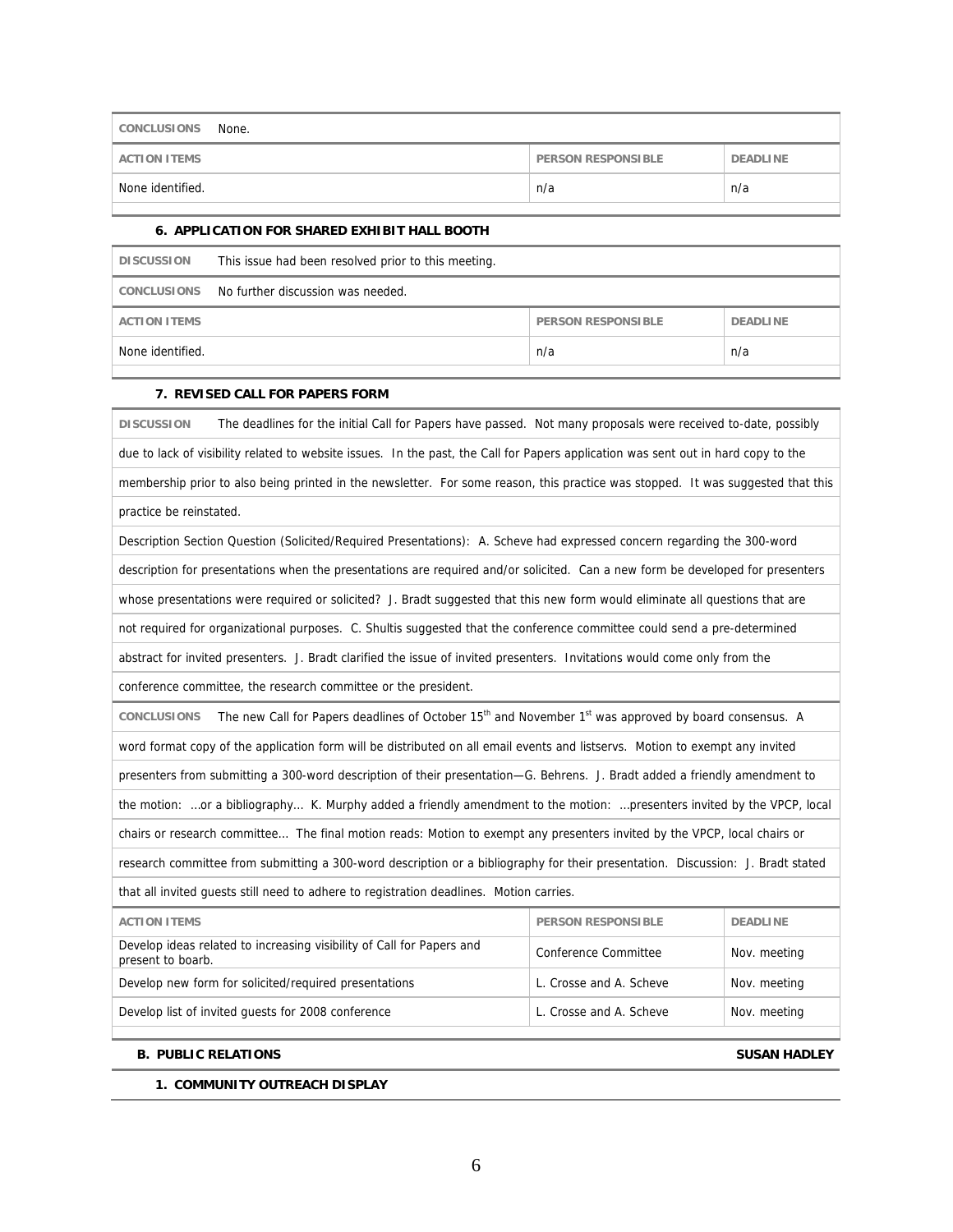| <b>DISCUSSION</b>                                                                                                             | This display shows the ways that members have gone beyond the traditional bounds of traditional music |                    |                 |
|-------------------------------------------------------------------------------------------------------------------------------|-------------------------------------------------------------------------------------------------------|--------------------|-----------------|
| therapy in times of great public need. S. Hadley has received some photos of outreach projects but is still looking for more. |                                                                                                       |                    |                 |
| <b>CONCLUSIONS</b>                                                                                                            | G. Behrens will assist S. Hadley with mounting the photos to the display board.                       |                    |                 |
| <b>ACTION ITEMS</b>                                                                                                           |                                                                                                       | PERSON RESPONSIBLE | <b>DEADLINE</b> |
| None identified.                                                                                                              |                                                                                                       | n/a                | n/a             |
|                                                                                                                               |                                                                                                       |                    |                 |

#### **2. SILENT AUCTION**

| <b>DISCUSSION</b>                                                        | The MAR basket will consist of cadies from around the region. |                           |                 |
|--------------------------------------------------------------------------|---------------------------------------------------------------|---------------------------|-----------------|
| <b>CONCLUSIONS</b>                                                       | See action items.                                             |                           |                 |
| <b>ACTION ITEMS</b>                                                      |                                                               | <b>PERSON RESPONSIBLE</b> | <b>DEADLINE</b> |
| Purchase basket.                                                         |                                                               | S. Hadley                 | Nov. conference |
| Email S. Hadley to identify what candy you will be bringing.<br>Everyone |                                                               | Nov. conference           |                 |

### **3. MEMBERSHIP SURVEY**

**DISCUSSION** S. Hadley stated her frustration with the survey results. Mistakes were found in the survey and were fixed as

needed. B. Abrams sent out email to listservs apologizing for the omission of the NRMT and the DA credentials. Steps were

taken to correct the surveys.

**CONCLUSIONS** The Survey Monkey account will be closed and the survey will be scraped until next year. The apology letter

will be reprinted in the next newsletter.

| ACTION ITFMS                               | <b>PERSON RESPONSIBLE</b> | <b>DEADLINE</b> |
|--------------------------------------------|---------------------------|-----------------|
| Reprint apology letter in next newsletter. | c. Morris                 | Oct. 1st        |
|                                            |                           |                 |

## **4. PR POWERPOINT PRESENTATION**

| <b>DISCUSSION</b>                                                                                       | The PowerPoint presentation that was developed by M. Holliday at the Ocean City regional conference was |                           |                 |
|---------------------------------------------------------------------------------------------------------|---------------------------------------------------------------------------------------------------------|---------------------------|-----------------|
| discussed.                                                                                              |                                                                                                         |                           |                 |
| <b>CONCLUSIONS</b>                                                                                      | The position of the media specialist will be shifted to the historian's duties.                         |                           |                 |
| <b>ACTION ITEMS</b>                                                                                     |                                                                                                         | <b>PERSON RESPONSIBLE</b> | <b>DEADLINE</b> |
| ASAP<br>Ask M. Holliday about PowerPoint presentation<br>B. Abrams                                      |                                                                                                         |                           |                 |
| Check bylaws to see any changes are needed due to above conclusions.<br>D. Benkovitz<br>None identified |                                                                                                         |                           |                 |

### **5. DISPLAY BOARDS**

| <b>DISCUSSION</b>   | Three of the four regional display boards have been located. |                           |                 |
|---------------------|--------------------------------------------------------------|---------------------------|-----------------|
| CONCLUSIONS         | K. Murphy stated that D. Polen has the fourth display board. |                           |                 |
| <b>ACTION ITEMS</b> |                                                              | <b>PERSON RESPONSIBLE</b> | <b>DEADLINE</b> |
| None identified     |                                                              | n/a                       | n/a             |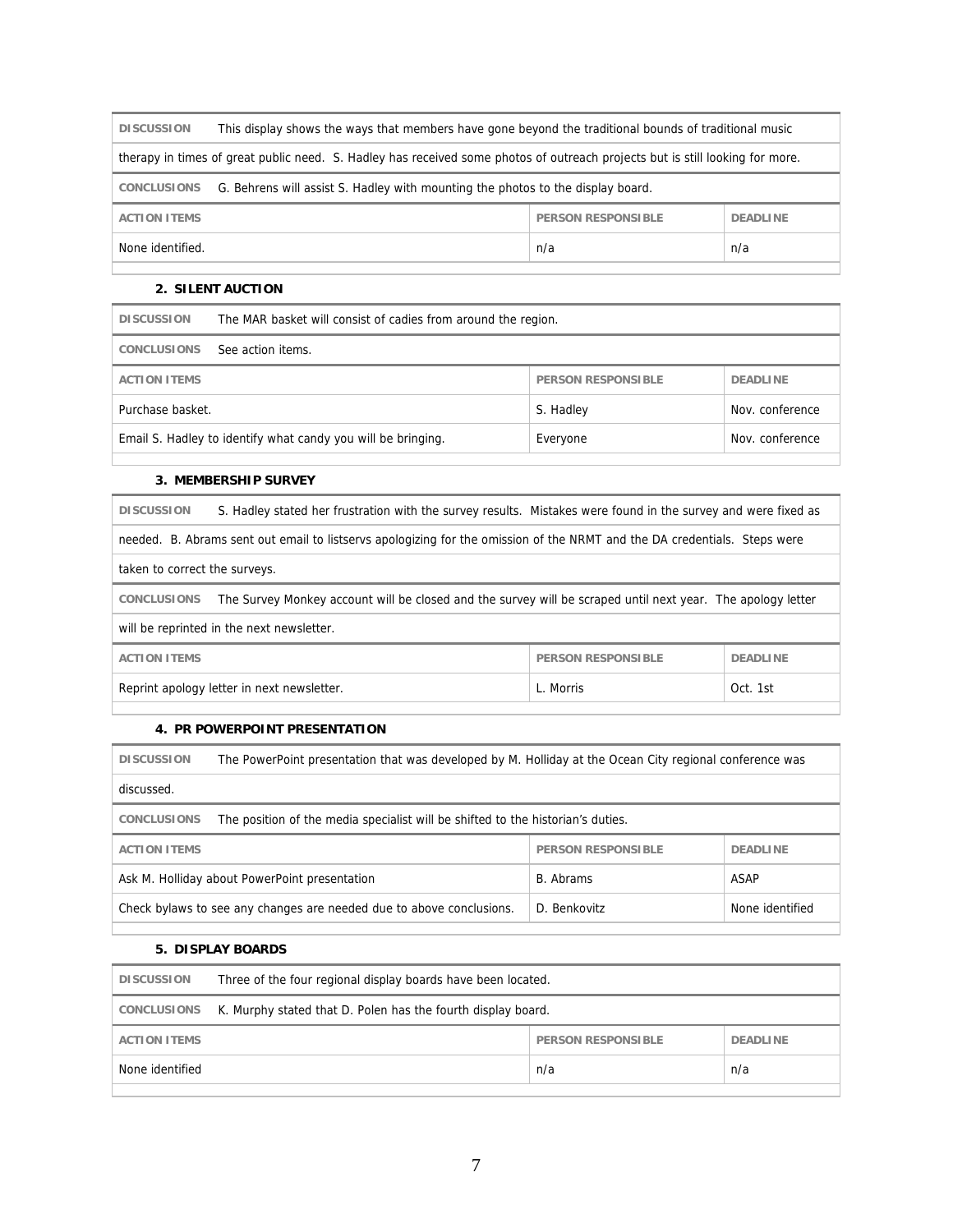#### **6. BROCHURES/FACT SHEETS**

**DISCUSSION** S. Hadley stated that she had recently received a bill from AMTA for the brochures and fact sheets that the region has been ordering. She was concerned about the amount of money that was being spent on these items and wished to discuss how the region could cut costs in this area. The idea of adding a PR page to the website for members to request PR materials was discussed. **CONCLUSIONS** S. Hadley will not continue to purchase fact sheets, as they are available to be printed directly from the AMTA website. This update will be added to the PR section of the newsletter. The idea of adding a PR webpage to the MAR website will be discussed when the current website issues are resolved. **ACTION ITEMS PERSON RESPONSIBLE PERSON RESPONSIBLE** Include conclusion about fact sheets to PR update in newsletter S. Hadley S. Hadley Cotober 1st

#### **7. FOLLOW-UP ON 9/11 PLAQUE**

| <b>DISCUSSION</b>                                                         | The history of the issue was reviewed for those present. |                           |                 |
|---------------------------------------------------------------------------|----------------------------------------------------------|---------------------------|-----------------|
| <b>CONCLUSIONS</b>                                                        | See action items below.                                  |                           |                 |
| <b>ACTION ITEMS</b>                                                       |                                                          | <b>PERSON RESPONSIBLE</b> | <b>DEADLINE</b> |
| Contact M. Rohrbacher about the names for the plaque<br>ASAP<br>S. Hadley |                                                          |                           |                 |
|                                                                           |                                                          |                           |                 |

#### **8. IDEAS ABOUT SPEAKERS BUREAU**

**DISCUSSION** AMTA is working on putting together a list of expert speakers from each region. This is related to the idea of initiating a grassroots state-to-state campaigns and encouraging more states to work towards recognition on a local level. **CONCLUSIONS** None. **ACTION ITEMS PERSON RESPONSIBLE PERSON RESPONSIBLE** None identified. n/a n/a

#### **C. MEMBERSHIP GENE ANN BEHRENS**

#### **1. LETTERS TO INTERNSHIP DIRECTORS**

**DISCUSSION** The goal of these letters is to catch students who are crossing over and becoming new professionals, and encouraging them to keep renewing their membership. Proposed letter is attached. An informational form for college seniors is also attached. The goal of this form is to allow the VP for Membership to track students once they leave the university program and enter into their internship. The VPM can then track these students via their contact information. It was also mentioned that the VPM needs to work towards reaching out to the university affiliated internship programs. C. Shultis suggested that we reach out to the state/local MT organizations to assist in this process. Discussion related to the proposed letters: Proposal #1—It was suggested that the word "seniors" be changed to "pre-internship students". C. Shultis suggested that the coupon be more of a significant discount for the new professionals to encourage them to continue to maintain their membership.

**CONCLUSIONS** Motion to give new professionals a coupon for \$75 towards a one-time conference registration fee—G. Behrens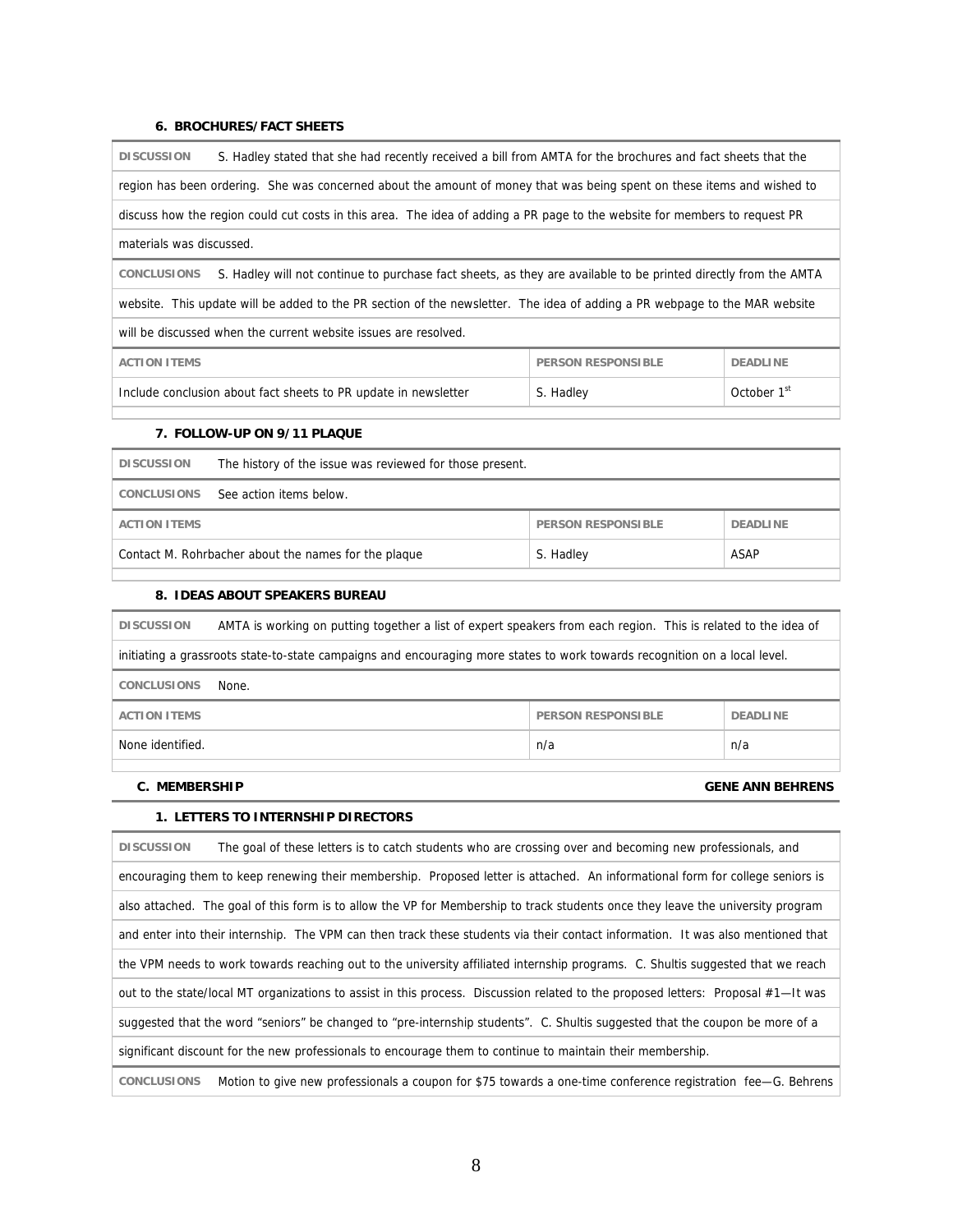| Motion carries. Periodic reminders will be sent out over the listsery.                                            |                           |                 |
|-------------------------------------------------------------------------------------------------------------------|---------------------------|-----------------|
| <b>ACTION ITEMS</b>                                                                                               | <b>PERSON RESPONSIBLE</b> | <b>DEADLINE</b> |
| Email up-to-date email listing for all university programs and student club<br>presidents in region to G. Behrens | J. Bradt                  | ASAP            |
| Send names of additional fulltime MT faculty members to G. Behrens                                                | MARAMTS/J. Bradt          | ASAP            |
| Email contact information for NJAMT board to G. Behrens                                                           | K. Murphy                 | ASAP            |
| Iron out additional details for proposals                                                                         | G. Behrens                | <b>ASAP</b>     |
|                                                                                                                   |                           |                 |

### **2. OPTIONAL MENTORING PROGRAM FOR NEW PROFESSIONALS**

| Interest in this program can be shown via filling out the attached form for pre-internship students. See<br><b>DISCUSSION</b> |
|-------------------------------------------------------------------------------------------------------------------------------|
| previous agenda item. A mentor would have at least five years of experience as a practicing clinician and would contact the   |
| new professional within 2 weeks of their expressed desire for mentorship and contact would continue, at a minimum, one time   |
| every four months. This program will be advertised by word of mouth and by announcements in the newsletter. A question was    |
| raised as to whether the mentor would need to be a member of the AMTA. G. Behrens stated that the mentor should probably      |
| be a member. Another question was raised as to whether the mentor would be eligible to receive a discount off of their        |
| membership fees. B. Abrams suggested that the mentor could potentially earn CMTE credits. C. Shultis cautioned that mentors   |
| would need to understand the difference between mentorship and supervision. K. Murphy informed the board that Roia Rafayen    |
| has written an article discerning the difference between the two. S. Hadley questioned as to whether the mentor and the new   |
| professional would be able to choose each other. G. Behrens thought that this could be possible. K. Murphy suggested a        |
| concurrent session at the regional conference about mentorship. L. Morris suggested that G. Behrens could create a            |
| certificate for mentors to use for CMTE credits.                                                                              |
| G. Behrens will take all suggestions and continue to develop mentorship program.<br><b>CONCLUSIONS</b>                        |

|  | <b>ACTION ITEMS</b> |
|--|---------------------|
|  |                     |

**PERSON RESPONSIBLE** DEADLINE None identified n/a n/a

### **Meeting recessed at 10:06pm**

**Meeting reconvened at 9:38am** 

#### **3. MEMBERSHIP NUMBERS**

| <b>DISCUSSION</b> | See attached membership numbers and trends. Despite the jump in numbers around conference time, the                                 |
|-------------------|-------------------------------------------------------------------------------------------------------------------------------------|
|                   | total membership numbers compared to last year were lower. G. Behrens had attempted to analyze why the numbers had                  |
|                   | decreased this year. A large percentage of the members were students. E. Abbott questioned the current enrollment trends at         |
|                   | universities. S. Dobrin pointed out that many students do not register for professional membership until the first time they attend |
|                   | a conference following the expiration of their student membership. B. MacLean theorized that many students may have become          |
|                   | scared away from the region due to the new NY licensure requirements and possible fears of not getting employment.                  |
|                   | G. Behrens concurred that NY and NJ had the largest decreased in membership. J. Bradt suggested that money could be an              |
|                   | issue related to the high price of the LCAT licensure. L. Crosse wondered if the jump in membership during the conference           |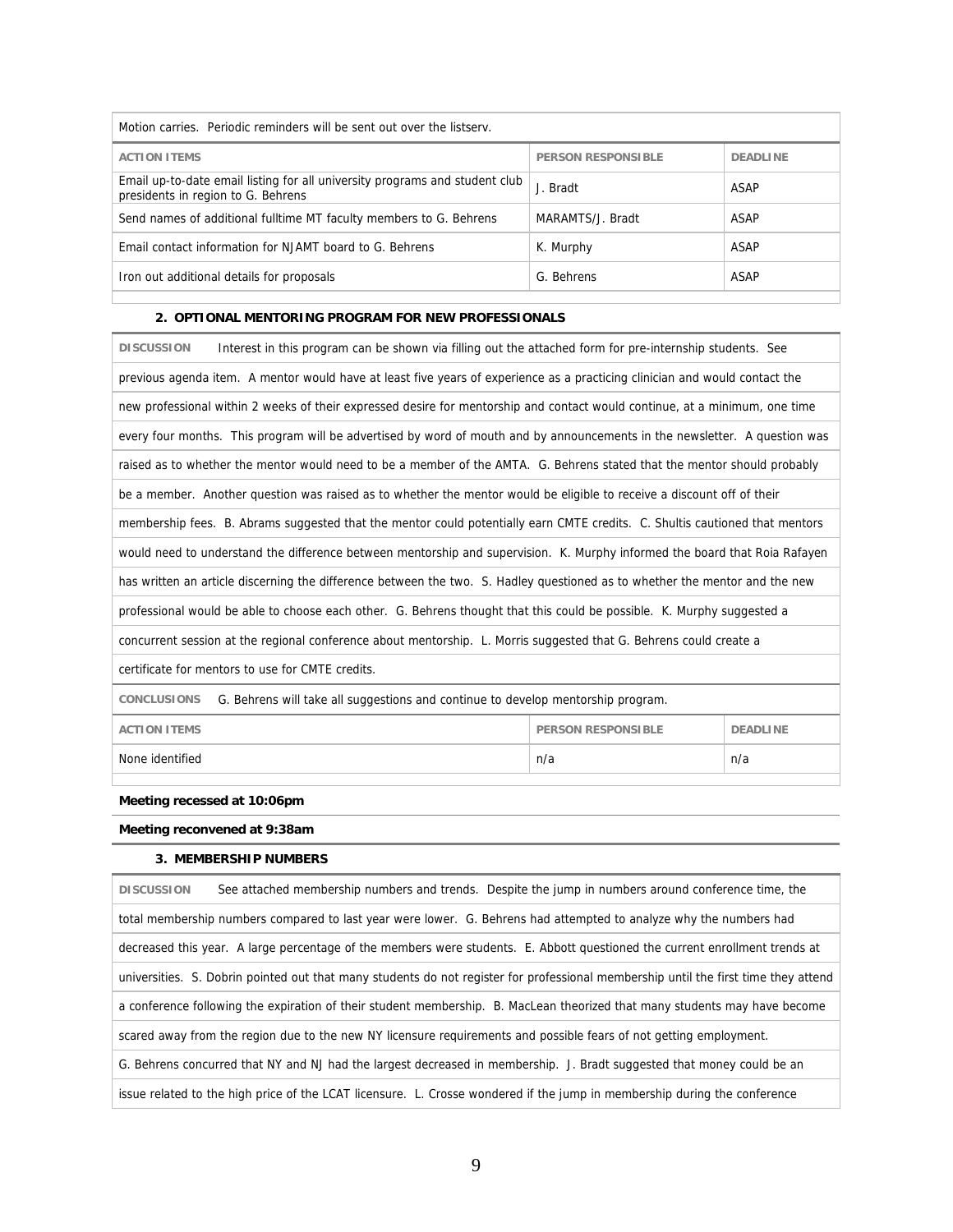| registration time could indicate that members are not finding value in their membership beyond attending the conference. G. |                                              |  |  |  |
|-----------------------------------------------------------------------------------------------------------------------------|----------------------------------------------|--|--|--|
| Behrens and S. Hadley stated that they believe that conference serves as a reminder for people to renew their membership.   |                                              |  |  |  |
| See discussion and conclusions from next item (#4).<br>CONCLUSIONS                                                          |                                              |  |  |  |
| <b>ACTION ITEMS</b>                                                                                                         | <b>PERSON RESPONSIBLE</b><br><b>DEADLINE</b> |  |  |  |
| n/a<br>n/a<br>None identified.                                                                                              |                                              |  |  |  |
|                                                                                                                             |                                              |  |  |  |

#### **4. INFORMATION FROM PHONE CALLS**

| <b>DISCUSSION</b>                                                                                                               | Many of the phone numbers that were called by G. Behrens have turned out to be wrong numbers. These calls                       |                           |                 |
|---------------------------------------------------------------------------------------------------------------------------------|---------------------------------------------------------------------------------------------------------------------------------|---------------------------|-----------------|
|                                                                                                                                 | were made for the purposes of encouraging new members to join or previous members to renew their membership. G. Behrens         |                           |                 |
|                                                                                                                                 | expressed frustration with the lack of correct phone numbers she had receive from AMTA. Feedback received from former           |                           |                 |
|                                                                                                                                 | members who did not choose to renew their membership included high membership costs and low perception of value for dues.       |                           |                 |
|                                                                                                                                 | B. Abrams pointed out that the some music therapists might not remember the long-term benefits of membership, such as the       |                           |                 |
|                                                                                                                                 | future of the profession and having a voice within the organization. K. Murphy expressed concern regarding the public's         |                           |                 |
|                                                                                                                                 | impression of AMTA, possibly due to inaccurate information and poor responses to member requests for information. S. Hadley     |                           |                 |
|                                                                                                                                 | suggested the concept of a tiered membership dues system. L. Crosse suggested the idea of taking the organization "on the       |                           |                 |
|                                                                                                                                 | road", such as visiting colleges and making the "face" of music therapy more personal. This could help fill the gap between the |                           |                 |
|                                                                                                                                 | current AMTA outreach efforts and the music therapists we are currently targeting. She also agreed with the concept of a tiered |                           |                 |
| dues rate. G. Behrens suggested that the regional conference could be a time for educators and internship directors to mobilize |                                                                                                                                 |                           |                 |
| the students. S. Dobrin pointed out that many students might not realize the benefits of membership. S. Hadley added that this  |                                                                                                                                 |                           |                 |
| issue extends to professionals, as well as students.                                                                            |                                                                                                                                 |                           |                 |
| <b>CONCLUSIONS</b><br>"Take a Music Therapy Student to Work Day" was suggested by several board members. Remaining ideas will   |                                                                                                                                 |                           |                 |
| be emailed to B. Abrams for compilation. K. Murphy identified three key points from this discussion: How can we communicate     |                                                                                                                                 |                           |                 |
| with members? How can we connect members? How can we provide continuing education opportunities? B. Abrams asked                |                                                                                                                                 |                           |                 |
| G. Behrens to chair a new membership development committee. Motion to formulate a task force to address issues of               |                                                                                                                                 |                           |                 |
| membership development-K. Murphy; motion carries.                                                                               |                                                                                                                                 |                           |                 |
| <b>ACTION ITEMS</b>                                                                                                             |                                                                                                                                 | <b>PERSON RESPONSIBLE</b> | <b>DEADLINE</b> |
| Develop charge and circulate to board via email                                                                                 |                                                                                                                                 | B. Abrams                 | None identified |
|                                                                                                                                 |                                                                                                                                 |                           |                 |

### **5. MAR MEMBERSHIP DATABASE**

| <b>DISCUSSION</b> | B. Abrams has continued to work on the possibility of gaining an up-to-date membership database of the MAR.                   |
|-------------------|-------------------------------------------------------------------------------------------------------------------------------|
|                   | However, he has come up against some difficulties in communicating with AMTA. The list that was provided to G. Behrens was    |
|                   | not up-to-date, as it did not contain late membership renewals, new members, etc. G. Behrens proposed the use of Filemaker    |
|                   | Pro to begin creating a membership database. This program was used by E. Abbott for registration during the Ocean City        |
|                   | conference. The database from the conference is current as of March 2007. The database is cumbersome to go through as         |
|                   | the two yearly updates do not highlight the changes on the list. However, if we would be able to maintain our own database we |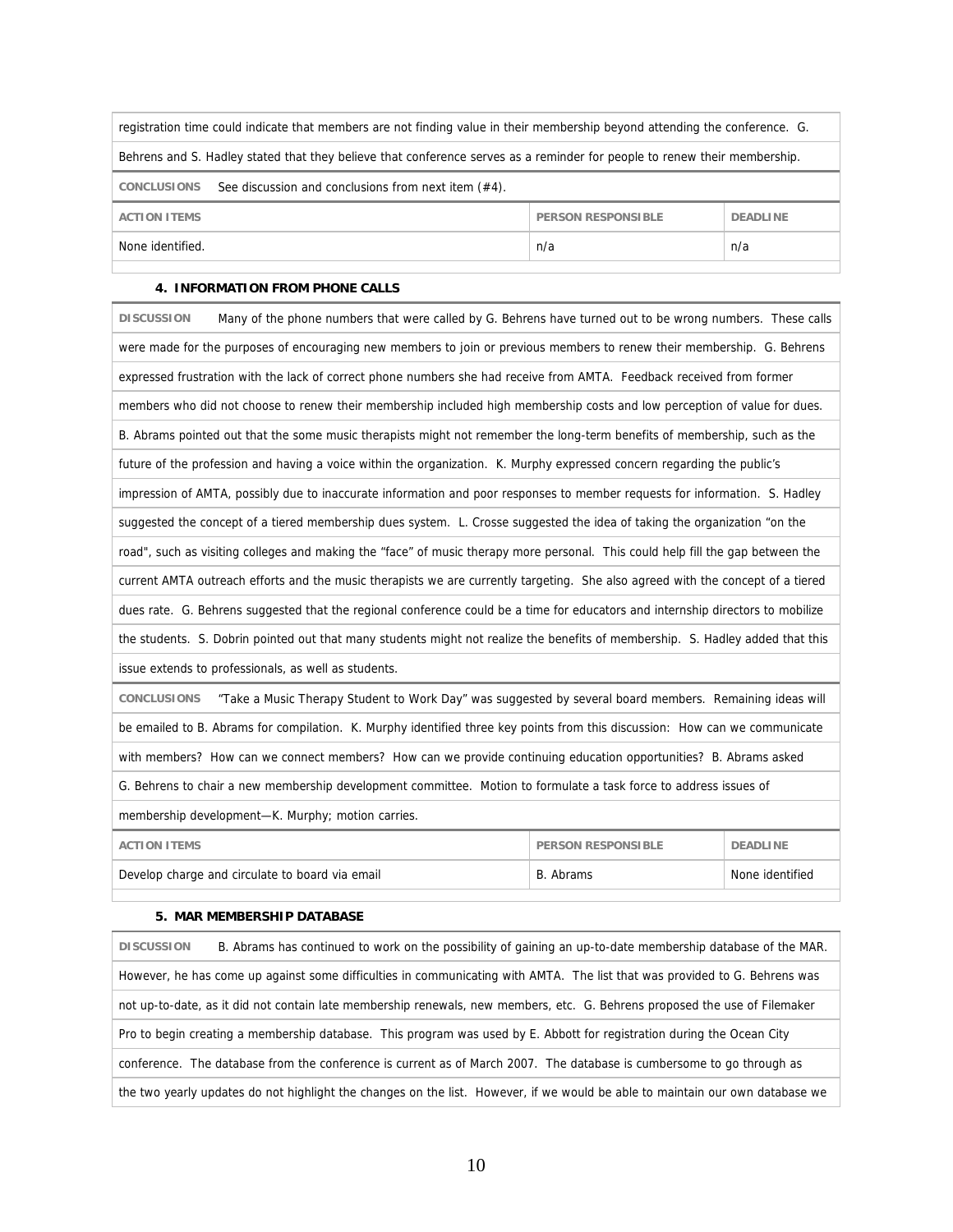| would no longer need to pay for mailing labels. We would also need to contact CBMT for an up-to-date list to compare against       |
|------------------------------------------------------------------------------------------------------------------------------------|
| the AMTA list. This would include music therapists who are not necessarily AMTA members. K. Murphy reiterated that, in light of    |
| this potential change, the registration chair should be an ongoing appointed position. It was discussed whether this should be a   |
| two or four year position. L. Crosse pointed out that this would be a good opportunity for us to identify those therapists who are |
| not members of AMTA and possibly target them for membership. K. Murphy pointed out that historically AMTA has told us that         |
| we would not be able to maintain our own database. C. Shultis and G. Behrens stated that as long as we are maintaining a           |
| database for strictly our own purposes then we should not have a problem. B. Abrams stated that he is willing to approach AMTA     |
| about this subject.                                                                                                                |
| <b>CONCLUSIONS</b><br>Motion to allow G. Behrens to move forward in developing the membership database—J. Bradt; motion carries.   |
| It was discussed that K. Brennan had previously volunteered to work on the database.                                               |

| Contact AMTA regarding database | B. Abrams                 | <b>ASAP</b>     |
|---------------------------------|---------------------------|-----------------|
| ACTION ITEMS                    | <b>PERSON RESPONSIBLE</b> | <b>DEADLINE</b> |

#### **C. STUDENT AFFAIRS JOKE BRADT**

### **1. DELIVERING AWARD LETTERS**

| <b>DISCUSSION</b>   | J. Bradt informed the board that Cheryl Dileo never received an award letter. |                    |                 |
|---------------------|-------------------------------------------------------------------------------|--------------------|-----------------|
| <b>CONCLUSIONS</b>  | None.                                                                         |                    |                 |
| <b>ACTION ITEMS</b> |                                                                               | PERSON RESPONSIBLE | <b>DEADLINE</b> |
| None identified     |                                                                               | n/a                | n/a             |
|                     |                                                                               |                    |                 |

#### **2. SCHOLARSHIP APPLICATIONS**

| <b>DISCUSSION</b>                                                   | J. Bradt stated that there is a need for judges for graduate scholarships and club awards.                       |  |  |
|---------------------------------------------------------------------|------------------------------------------------------------------------------------------------------------------|--|--|
| <b>CONCLUSIONS</b>                                                  | The applications will be posted to the website. L. Morris, B. MacLean, David Ramsey (via Sr. Pfeifer), S. Hadley |  |  |
| and E. Abbott volunteered to judge scholarship applications.        |                                                                                                                  |  |  |
| <b>ACTION ITEMS</b><br><b>PERSON RESPONSIBLE</b><br><b>DEADLINE</b> |                                                                                                                  |  |  |
| None identified<br>n/a<br>n/a                                       |                                                                                                                  |  |  |

#### **3. FUNDRAISING EFFORTS**

| <b>DISCUSSION</b>                                                                                               | MARAMTS will be selling notebooks and pens at the regional conference. These will be available individually or |                           |                 |  |
|-----------------------------------------------------------------------------------------------------------------|----------------------------------------------------------------------------------------------------------------|---------------------------|-----------------|--|
| as a set. L. Morris suggested that the MARAMTS ask the company for samples to test for quality before ordering. |                                                                                                                |                           |                 |  |
| <b>CONCLUSIONS</b><br>None.                                                                                     |                                                                                                                |                           |                 |  |
| <b>ACTION ITEMS</b>                                                                                             |                                                                                                                | <b>PERSON RESPONSIBLE</b> | <b>DEADLINE</b> |  |
| n/a<br>None identified<br>n/a                                                                                   |                                                                                                                |                           |                 |  |
|                                                                                                                 |                                                                                                                |                           |                 |  |

### **4. PASSAGES UPDATE**

**DISCUSSION** The number of registrations received this year has been significantly less than the previous years. It seems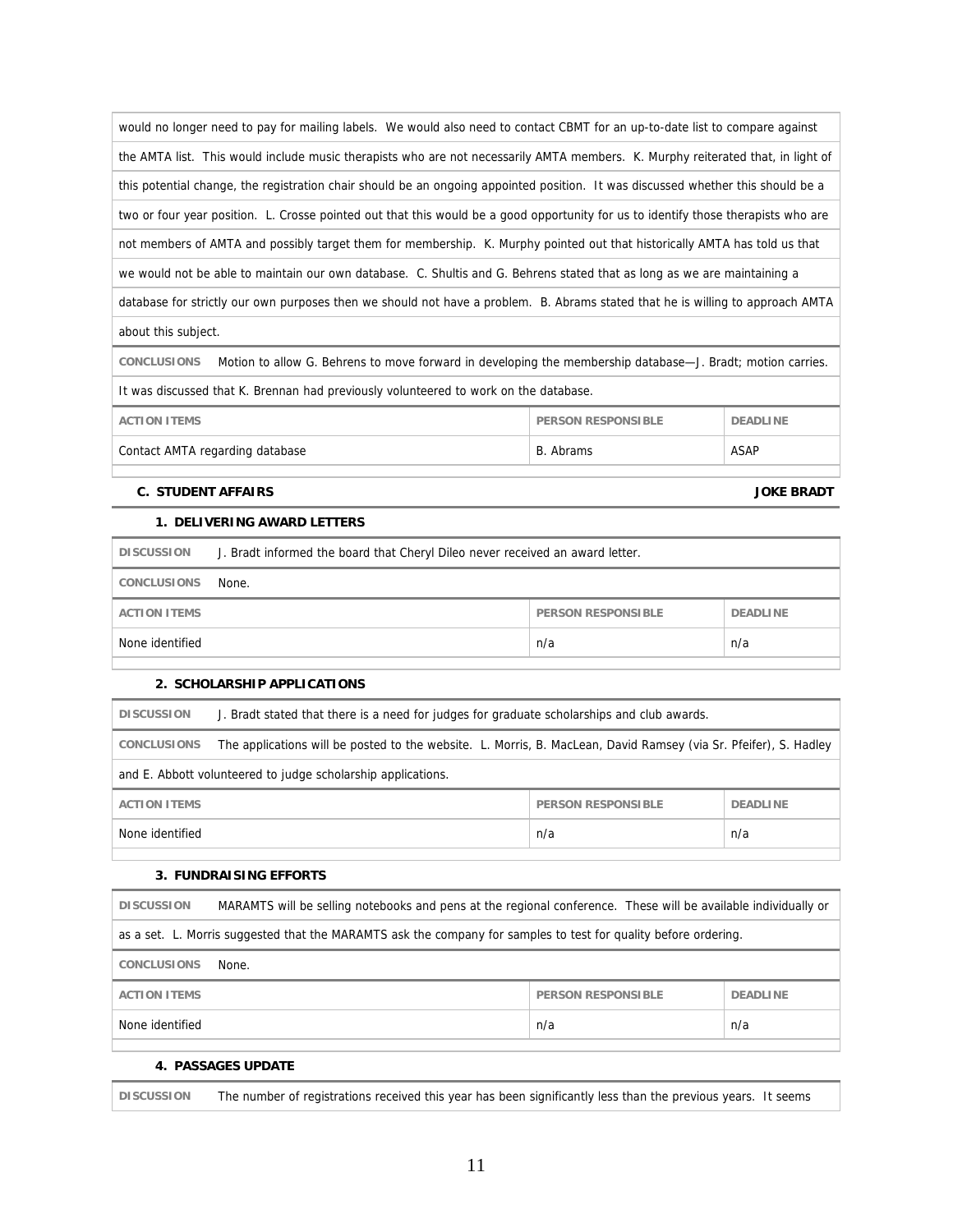| that many students did not want to travel all the way to Shenandoah. It was pointed out that many students came to Passages |  |  |  |  |
|-----------------------------------------------------------------------------------------------------------------------------|--|--|--|--|
| on the first day without pre-registering.                                                                                   |  |  |  |  |
| J. Bradt stated that a central location might help increase the number of attendees.<br>CONCLUSIONS                         |  |  |  |  |
| <b>ACTION ITEMS</b><br><b>PERSON RESPONSIBLE</b><br><b>DEADLINE</b>                                                         |  |  |  |  |
| n/a<br>None identified<br>n/a                                                                                               |  |  |  |  |
|                                                                                                                             |  |  |  |  |

#### **5. FOLLOW-UP ON "WELCOME TO PROFESSION" PACKETS**

| <b>DISCUSSION</b>   | Item not discussed. |                           |                 |
|---------------------|---------------------|---------------------------|-----------------|
| CONCLUSIONS         | None.               |                           |                 |
| <b>ACTION ITEMS</b> |                     | <b>PERSON RESPONSIBLE</b> | <b>DEADLINE</b> |
| None identified     |                     | n/a                       | n/a             |
|                     |                     |                           |                 |

#### **6. MARAMTS**

| See attached report from S. Dobrin. See attached list of MARAMTS executive board members. Amelia<br><b>DISCUSSION</b>         |  |  |  |  |
|-------------------------------------------------------------------------------------------------------------------------------|--|--|--|--|
| Chapman will serve as the government relations liaison and Eric Ross will serve as parliamentarian. MARAMTS extended their    |  |  |  |  |
| gratitude to the MAR for necessary budget supplementation. The scrapbook committee is still working. A message forum is in    |  |  |  |  |
| the process of being formulated. MARAMTS is working towards encouraging contact between active schools and less active        |  |  |  |  |
| schools. This program could possibly be called "buddy schools". J. Bradt defined "active school" as a school who has          |  |  |  |  |
| representation at the student business meetings. It was noted that many graduate programs are not represented, possibly due   |  |  |  |  |
| to more intense commitments for graduate students outside of their school work. J. Bradt spoke about available scholarships   |  |  |  |  |
| and expressed the need for judges to determine scholarship winners.                                                           |  |  |  |  |
| L. Morris, B. MacLean, D. Ramsey (via Sr. M. Pfeifer), S. Hadley and E. Abbott volunteered to judge the<br><b>CONCLUSIONS</b> |  |  |  |  |
| scholarship winners.                                                                                                          |  |  |  |  |
| <b>ACTION ITEMS</b><br><b>PERSON RESPONSIBLE</b><br><b>DEADLINE</b>                                                           |  |  |  |  |
| None identified<br>n/a<br>n/a                                                                                                 |  |  |  |  |
| <b>E. NEWSLETTER</b><br><b>LEE MORRIS</b>                                                                                     |  |  |  |  |

### **1. GENERAL REPORT/ISSUES**

| <b>DISCUSSION</b>                                                                                                       | The next newsletter is in progress. L. Morris expressed concern about the website issues related to posting |  |  |  |
|-------------------------------------------------------------------------------------------------------------------------|-------------------------------------------------------------------------------------------------------------|--|--|--|
| the newsletter in a timely manner. L. Morris expressed issues with obtaining the current opt-out list.                  |                                                                                                             |  |  |  |
| T. McMannus will maintain the opt-out list and will confirm the receipt of each request with the member.<br>CONCLUSIONS |                                                                                                             |  |  |  |
| <b>ACTION ITEMS</b><br><b>PERSON RESPONSIBLE</b><br><b>DEADLINE</b>                                                     |                                                                                                             |  |  |  |
| Communicate conclusions to T. McMannus<br>ASAP<br>L. Morris                                                             |                                                                                                             |  |  |  |
|                                                                                                                         |                                                                                                             |  |  |  |

## **2. REMINDER OF OCTOBER 1ST DEADLINE**

DISCUSSION L. Morris reminded all board members of the October 1<sup>st</sup> submission deadline for the next newsletter. Many of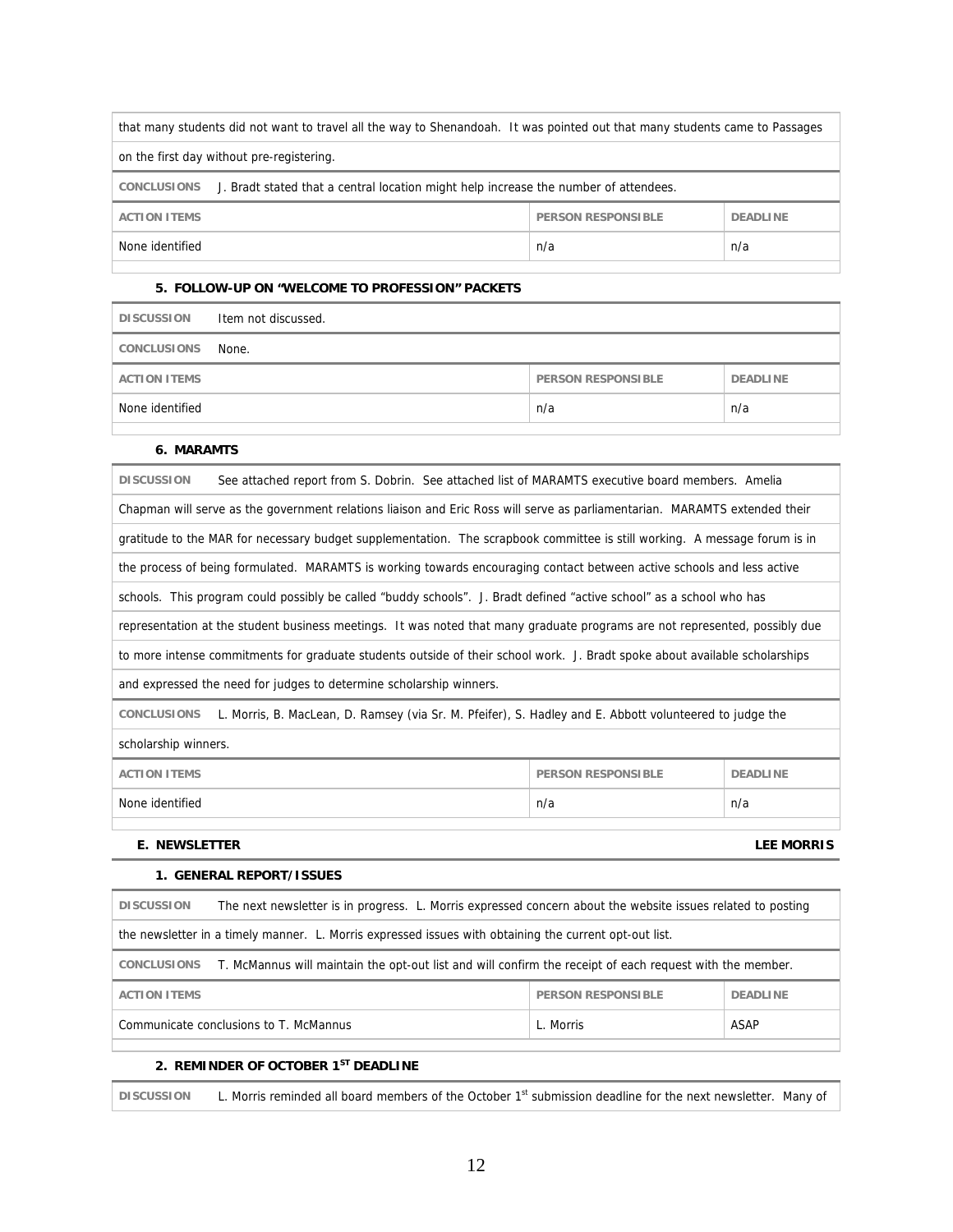| the advertisers and announcements have deadlines and therefore the newsletter needs to be published on time. |                           |                 |  |
|--------------------------------------------------------------------------------------------------------------|---------------------------|-----------------|--|
| <b>CONCLUSIONS</b><br>None.                                                                                  |                           |                 |  |
| <b>ACTION ITEMS</b>                                                                                          | <b>PERSON RESPONSIBLE</b> | <b>DEADLINE</b> |  |
| October 1 <sup>st</sup><br>Submit executive board reports to L. Morris for newsletter<br>Everyone            |                           |                 |  |

#### **3. REMINDER OF OPT-OUT PROGRAM**

| T. McMannus received 15 more requests from members wishing to receive an electronic copy of the newsletter,<br><b>DISCUSSION</b>                    |  |  |  |  |
|-----------------------------------------------------------------------------------------------------------------------------------------------------|--|--|--|--|
| bringing the total to approximately 75 members receiving the newsletter in electronic form. L. Morris and T. McMannus have                          |  |  |  |  |
| been discussing how the format of the newsletter might be altered in order to make it more reader-friendly.                                         |  |  |  |  |
| A possibility of a 3 <sup>rd</sup> person assisting with the newsletter was discussed. This person would assist with creating<br><b>CONCLUSIONS</b> |  |  |  |  |
| a web-based format. It was noted that this responsibility could be taken on by the webmaster.                                                       |  |  |  |  |
| <b>ACTION ITEMS</b><br><b>PERSON RESPONSIBLE</b><br><b>DEADLINE</b>                                                                                 |  |  |  |  |
| None<br>n/a<br>n/a                                                                                                                                  |  |  |  |  |
| <b>KATHY MURPHY FOR CAROL ANN</b>                                                                                                                   |  |  |  |  |
| <b>F. GOVERNMENT RELATIONS</b><br><b>BLANK</b>                                                                                                      |  |  |  |  |

**DISCUSSION** As the government relations representative, C. Blank sits on all task forces. K. Murphy discussed the recent

call-to-action for IDEA part C. It seems that new professionals are not comfortable negotiating the state websites.

**CONCLUSIONS** C. Blank will be compiling fact sheets to familiarize members with responding to call-to-action announcements.

These will be included in the newsletter, as well as posted on the website for members to access.

| <b>ACTION ITEMS</b><br><b>PERSON RESPONSIBLE</b> | <b>DEADLINE</b> |
|--------------------------------------------------|-----------------|
| None identified<br>n/a                           | n/a             |

#### **1. NYSTF**

| <b>DISCUSSION</b><br>D. Polen reported that the task force continues to monitor actions and developments related to the LCAT. |  |  |  |  |
|-------------------------------------------------------------------------------------------------------------------------------|--|--|--|--|
| There have not been any developments related to the proposed exemption language, although the issue has been referred to the  |  |  |  |  |
| Committee on Higher Education. It was reported that NY Art Therapists are experiencing difficulties with receiving limited    |  |  |  |  |
| permits.                                                                                                                      |  |  |  |  |
| Music therapists have not reported having issues with obtaining limited permits.<br><b>CONCLUSIONS</b>                        |  |  |  |  |
| <b>ACTION ITEMS</b><br><b>PERSON RESPONSIBLE</b><br><b>DEADLINE</b>                                                           |  |  |  |  |
| None identified<br>n/a<br>n/a                                                                                                 |  |  |  |  |
|                                                                                                                               |  |  |  |  |

 **2. PASTF** 

| AMTA has submitted language for the definition of music therapy services for all of the places that music<br><b>DISCUSSION</b>    |       |                           |                 |
|-----------------------------------------------------------------------------------------------------------------------------------|-------|---------------------------|-----------------|
| therapy is listed within PA state law. See attached report from V. Uschock about waiver funding and service definition revisions. |       |                           |                 |
| <b>CONCLUSIONS</b>                                                                                                                | None. |                           |                 |
| <b>ACTION ITEMS</b>                                                                                                               |       | <b>PERSON RESPONSIBLE</b> | <b>DEADLINE</b> |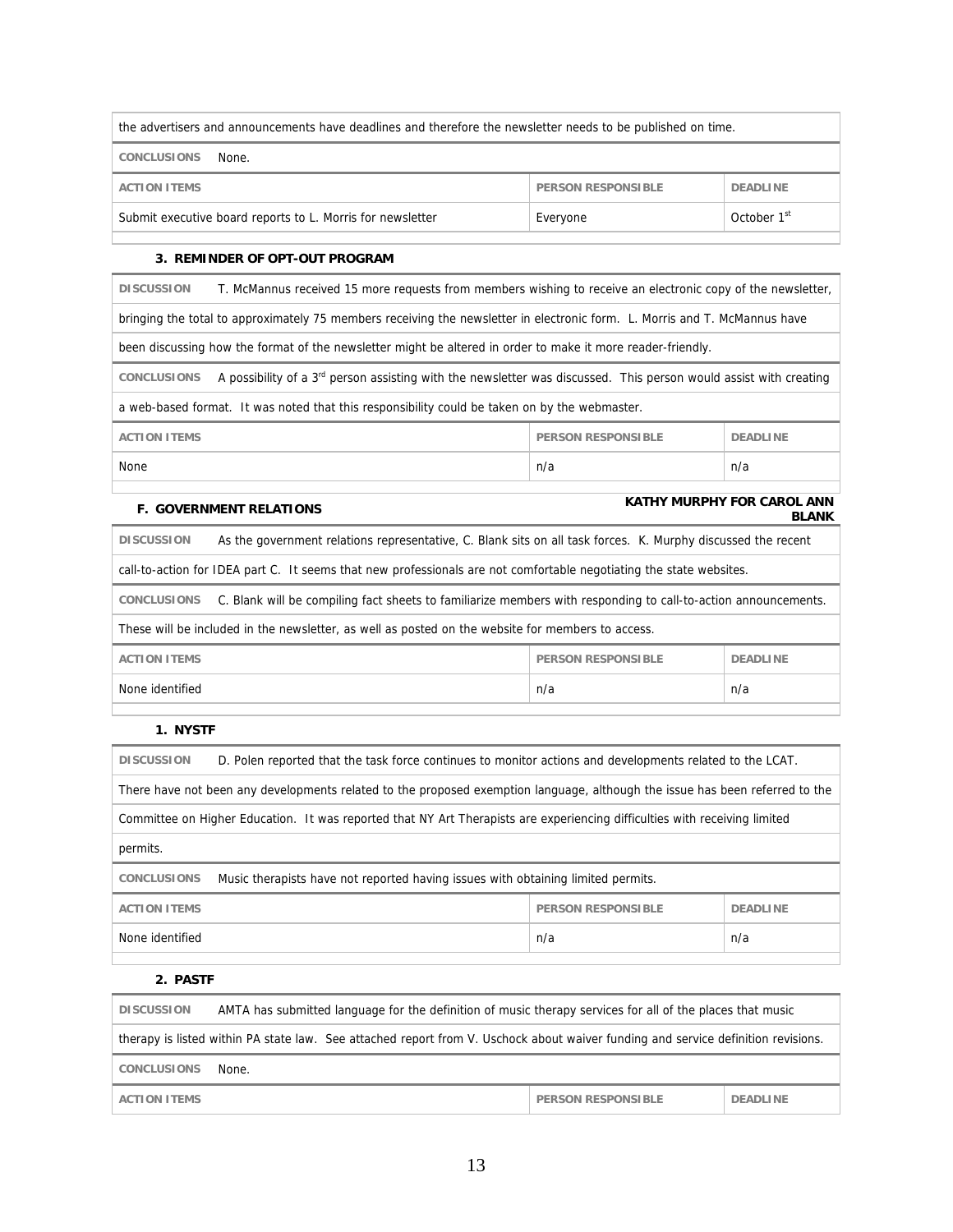| $\sim$<br>None<br>n/<br>. .<br>$\cdots$ | $\sim$<br>. I I I |
|-----------------------------------------|-------------------|
|-----------------------------------------|-------------------|

#### **3. NJSTF**

| <b>DISCUSSION</b><br>Patrick Stewart, lobbyist for NJ music therapists, continues to work towards identified goals. Members of the |     |                      |  |  |
|------------------------------------------------------------------------------------------------------------------------------------|-----|----------------------|--|--|
| NJSTF recently met with Ms. Duffy, of the governor's office. The Department of Education has agreed to consider the possibility    |     |                      |  |  |
| of removing the teaching licensure that is currently required for music therapists to work in public schools. The department       |     |                      |  |  |
| expressed concerns that the music therapy curriculum does not adequately prepare MT's for work in the public school.               |     |                      |  |  |
| J. Simpson will help develop information that will be presented to the department related to this issue. CBMT is working on        |     |                      |  |  |
| compiling the music therapy scope of practice that is specific to IDEA. Concern had been expressed that once music therapy is      |     |                      |  |  |
| writing into the state regulations as a related service, with the MT-BC being the reguired credential, there may not be enough     |     |                      |  |  |
| professionals to meet the demand. The state will most likely add more credits/coursework to ensure competency. C. Blank            |     |                      |  |  |
| currently sends out Google alerts to the MAR listserv related to music therapy. There has recently been an increase in job         |     |                      |  |  |
| announcements within the region and there may not be enough music therapists to fill them. A tiered system for licensing/          |     |                      |  |  |
| certification has been discussed. The task force is also looking into reimbursement for services through the Banking and           |     |                      |  |  |
| Insurance department. J. Duffy has agreed to be the point person for music therapy in the governor's office. Concern was           |     |                      |  |  |
| expressed over confusion related to the LPC credential.                                                                            |     |                      |  |  |
| <b>CONCLUSIONS</b><br>K. Murphy advocated for the board to re-hire P. Stewart for another year. The board thanked K. Murphy for    |     |                      |  |  |
| all of her work related to this task force.                                                                                        |     |                      |  |  |
| <b>ACTION ITEMS</b><br><b>PERSON RESPONSIBLE</b><br><b>DEADLINE</b>                                                                |     |                      |  |  |
| None identified                                                                                                                    | n/a | n/a                  |  |  |
|                                                                                                                                    |     |                      |  |  |
| <b>G. FINANCES</b>                                                                                                                 |     | <b>ELAINE ABBOTT</b> |  |  |

#### **1. APPROVAL OF REVISED BUDGET**

| <b>DISCUSSION</b>                                                                                                            | See attached budget. |     |     |  |
|------------------------------------------------------------------------------------------------------------------------------|----------------------|-----|-----|--|
| The revised budget had previously been approved via email vote. Related discussion and voting has been<br><b>CONCLUSIONS</b> |                      |     |     |  |
| recorded in the secretary's minutes binder.                                                                                  |                      |     |     |  |
| <b>ACTION ITEMS</b><br><b>PERSON RESPONSIBLE</b><br><b>DEADLINE</b>                                                          |                      |     |     |  |
| None identified                                                                                                              |                      | n/a | n/a |  |
|                                                                                                                              |                      |     |     |  |

#### **2. TREASURY REQUEST FORMS 2007-2008 BUDGET**

| <b>DISCUSSION</b>                                                                                                                  | E. Abbott distributed treasury request forms and discussed the budget line for each executive board position. |                           |                 |
|------------------------------------------------------------------------------------------------------------------------------------|---------------------------------------------------------------------------------------------------------------|---------------------------|-----------------|
| E. Abbott suggested a travel reimbursement policy.                                                                                 |                                                                                                               |                           |                 |
| Motion to provide reimbursement for travel to executive board meetings and regional task force meetings at a<br><b>CONCLUSIONS</b> |                                                                                                               |                           |                 |
| rate of \$.25/mile-E. Abbott; motion carries.                                                                                      |                                                                                                               |                           |                 |
| <b>ACTION ITEMS</b>                                                                                                                |                                                                                                               | <b>PERSON RESPONSIBLE</b> | <b>DEADLINE</b> |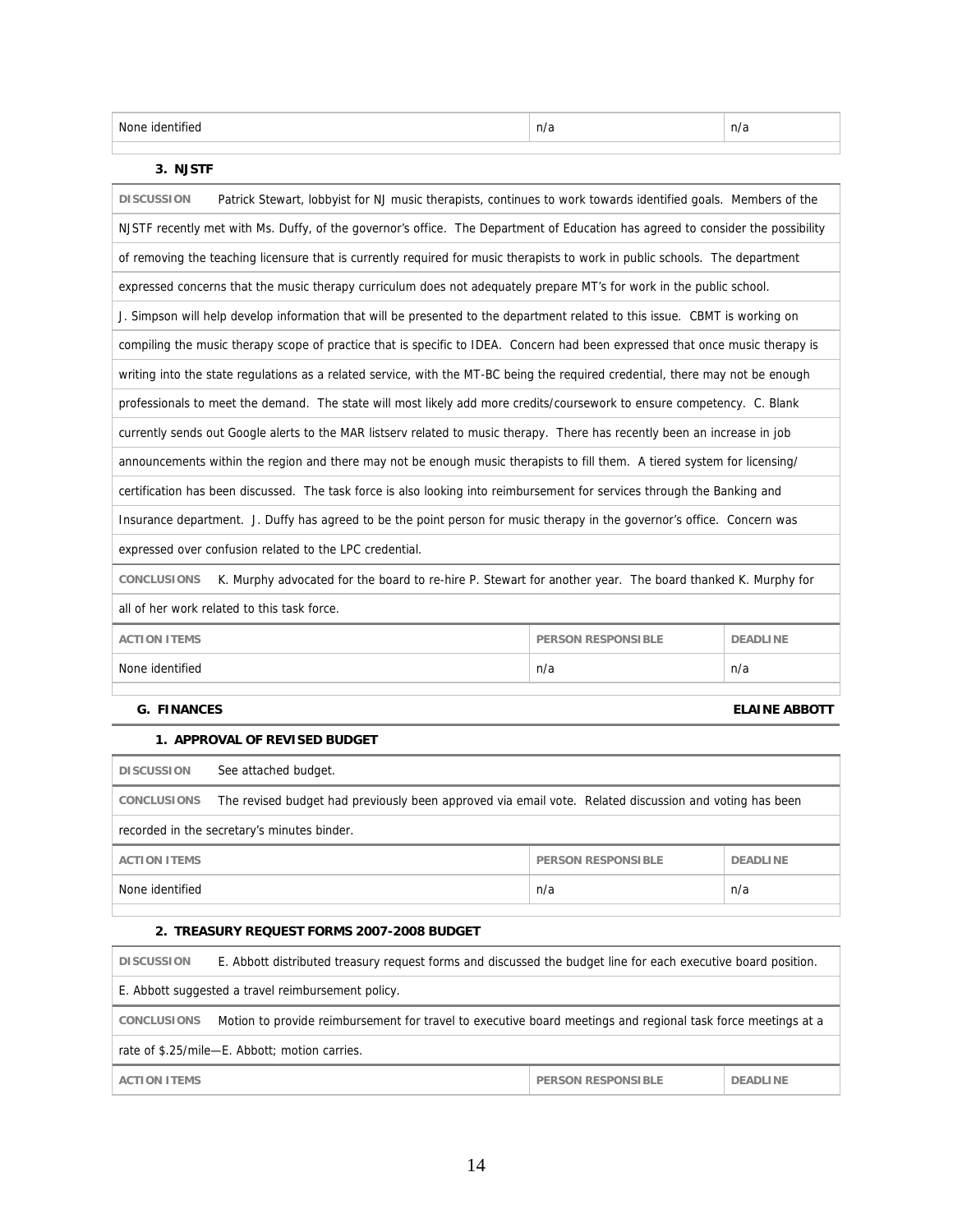| Subi<br>-ULIAS,<br>Ωľ<br>niie<br>nem<br>m<br>.<br>. | . | 1.SAI |
|-----------------------------------------------------|---|-------|
|-----------------------------------------------------|---|-------|

#### **3. FUNDS/DONATIONS (ANNE LIPE/YALE)**

| <b>DISCUSSION</b>   | Item not discussed. |                    |                 |
|---------------------|---------------------|--------------------|-----------------|
| <b>CONCLUSIONS</b>  | None.               |                    |                 |
| <b>ACTION ITEMS</b> |                     | PERSON RESPONSIBLE | <b>DEADLINE</b> |
| None identified     |                     | n/a                | n/a             |

#### **4. PROPOSAL FOR LAPTOPS, CAPITAL EXPENSES KRISTEN BRENNAN**

# **DISCUSSION** B. Abrams read the AMTA policy on capital expenses which was provided by A. Farbman. \$3,000 was approved at the last executive board meeting to fund two new laptop computers and one printer. J. Bradt suggested that this purchase could be made by a university faculty member so that a discount could be applied. G. Behrens stated that she could make these purchases and suggested that the computers be the Dell brand. E. Abbott stated that the new computers would need to be compatible with the Filemaker Pro program and other necessary programs used by the secretary and the registration chair. G. Behrens and E. Abbott shared problems that they have both experienced with Windows Vista and suggested that we could hold off on making the purchase until these bugs have been fixed. However, it was pointed out that the registration chair needs to begin setting up for the regional conference ASAP.

**CONCLUSIONS** None

| ACTION ITEMS                                    | <b>PERSON RESPONSIBLE</b> | <b>DEADLINE</b> |
|-------------------------------------------------|---------------------------|-----------------|
| Look into computer purchases through university | G. Behrens                | ASAP            |

### **5. COST SAVING IDEAS KATHY MURPHY**

| <b>DISCUSSION</b>                                                                                                                | It was suggested that the printer used for conference programs could also be employed to print the newsletter.                   |
|----------------------------------------------------------------------------------------------------------------------------------|----------------------------------------------------------------------------------------------------------------------------------|
|                                                                                                                                  | This company is in Delaware and we are therefore charged no sales tax for our purchases. We might also be able to get non-       |
|                                                                                                                                  | profit status in Delaware, which would help for postage costs. However, there is a lot of paperwork involved in this process. We |
|                                                                                                                                  | have also had difficulty gaining tax exempt status in other states, such as Maryland and Pennsylvania. G. Behrens presented the  |
| idea of having students opt-out of receiving paper copies of the newsletter as a whole school. S. Hadley also reminded the board |                                                                                                                                  |
| that allowing people to download the fact sheets, as opposed to mailing the hard copies, will help to save us money.             |                                                                                                                                  |
| <b>CONCLUSIONS</b>                                                                                                               | K. Brennan will print the meeting minutes double-sided to help save on copying costs.                                            |
|                                                                                                                                  |                                                                                                                                  |

| None identified |     |
|-----------------|-----|
| n/a             | n/a |

### **6. MAR EXECUTIVE ASSISTANT POSITION BRIAN ABRAMS**

**DISCUSSION** B. Abrams expressed the need for a task force to be created to examine this issue. The executive assistant position would be responsible for information management, setting up hotel arrangements, clerical needs, etc. The task force would determine the specific duties of the position. This position was recommended by A. Farbman. J. Bradt reminded the